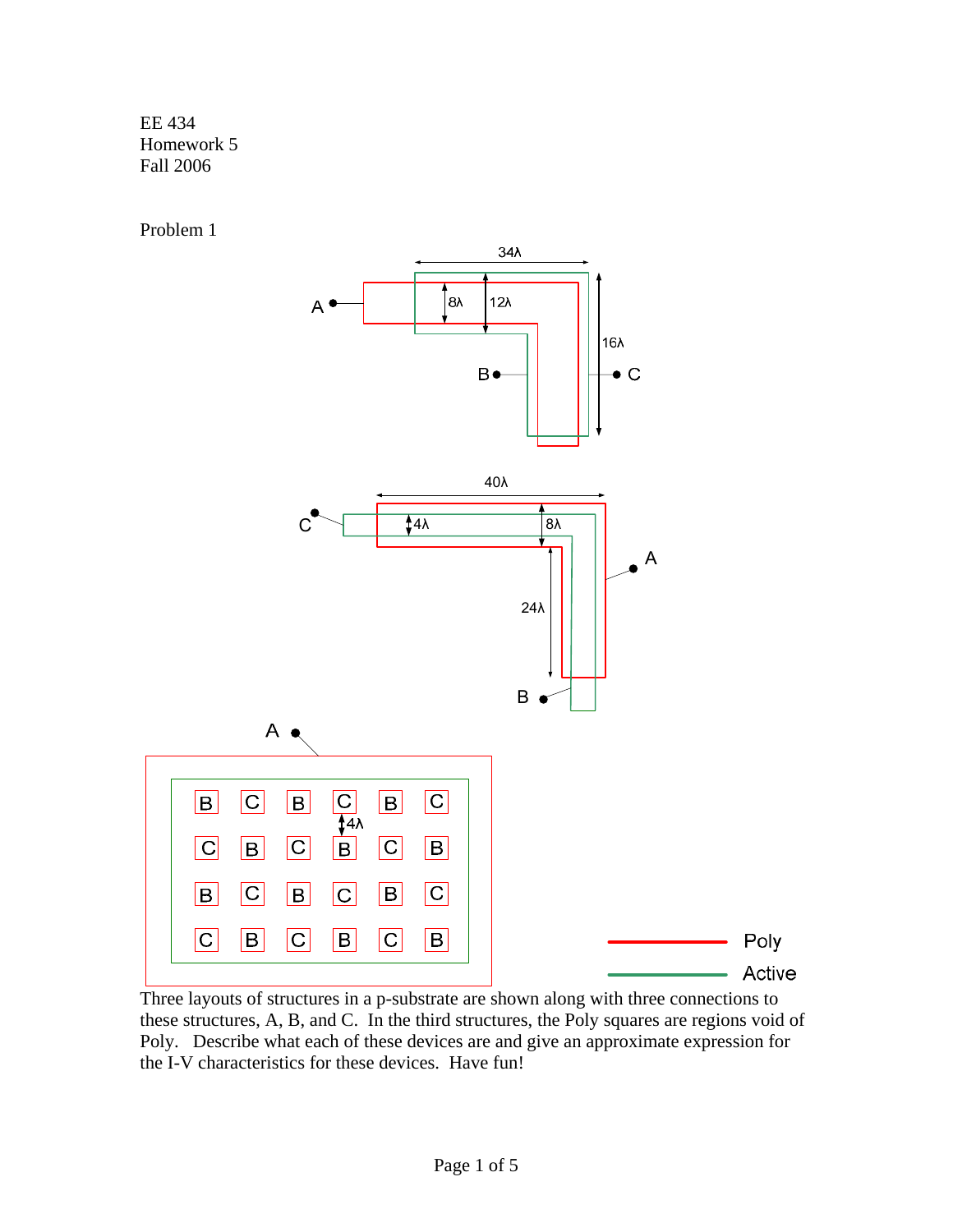Problem 2 Obtain the AC equivalent and the DC equivalent circuit for the following network. You need not solve the circuit. Assume the capacitor  $C_1$  is large and the capacitor  $C_2$  is small.



Problem 3 Obtain the AC equivalent and the DC equivalent circuit for the following network. Assume the transistors are operating in the saturation region and all capacitors are large. You need not solve the circuit.

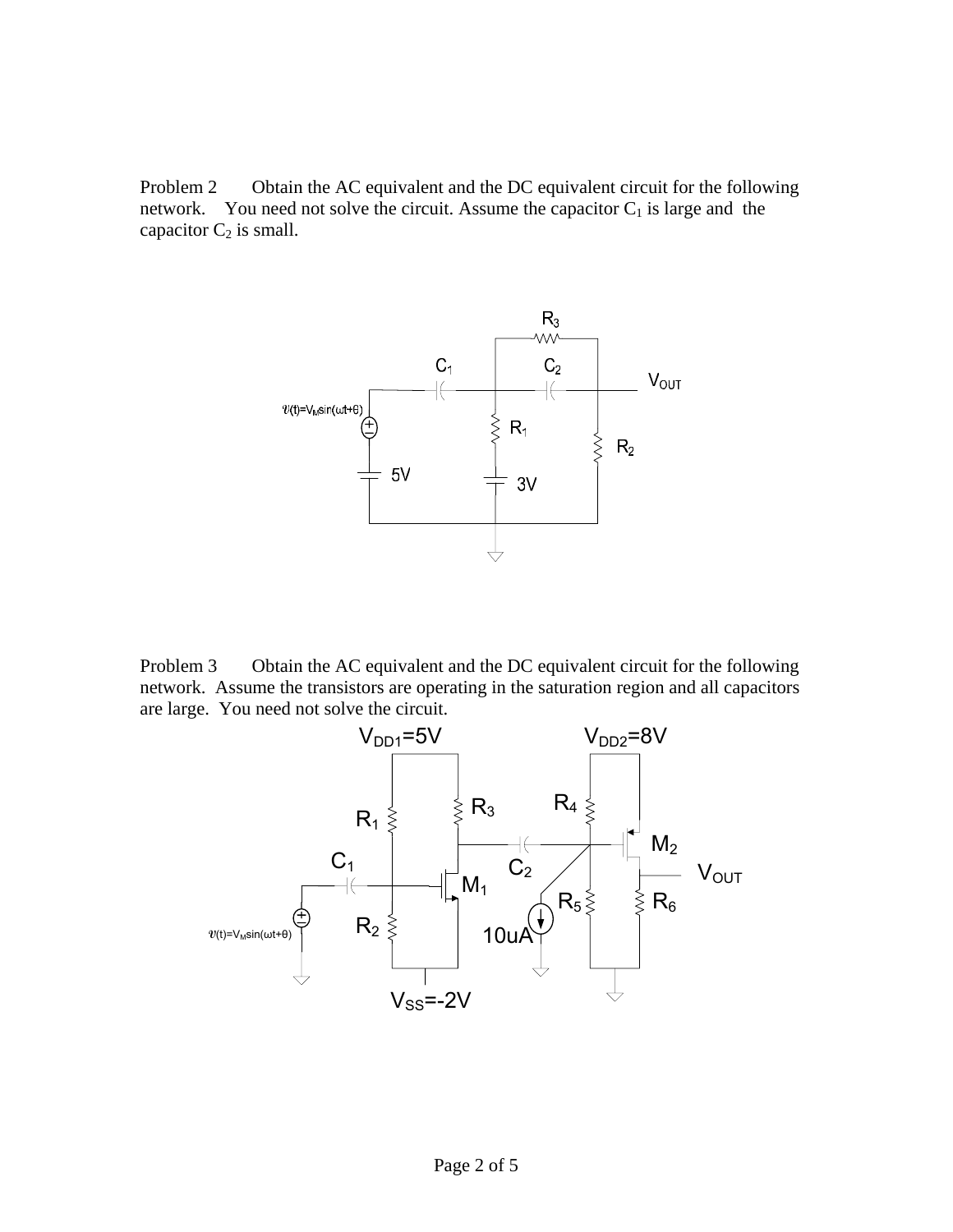Problem 4 Obtain the AC equivalent and the DC equivalent circuit for the following network. Assume the transistors are operating in the saturation region and all capacitors are large. You need not solve the circuit.



Problem 5 Obtain an expression for the small signal output voltage in terms of the small signal parameters if the input is given by the expression  $v_{\text{IN}}(t) = V_{\text{M}} \sin(\omega t + \theta)$ . Assume  $V_M$  is small and all capacitors are large.

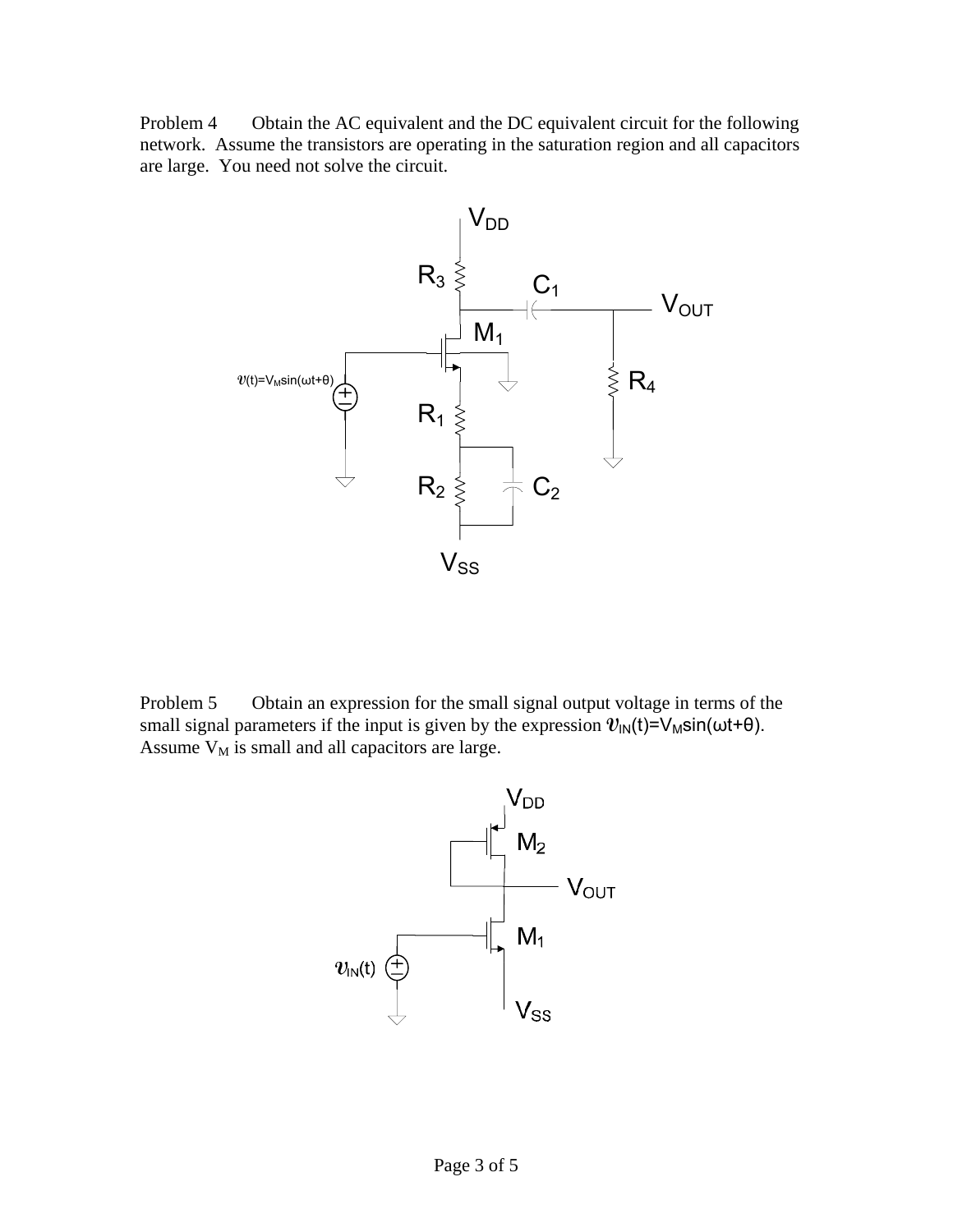Problem 6 Determine the total output voltage for the circuit in Problem 4 if  $V_{DD} = 5V$ ,  $V_{SS}$ =-2V, W<sub>1</sub>=10u, L<sub>1</sub>=2u, W<sub>2</sub>=4.5u and L<sub>2</sub>=1u. Assume the devices are from a process with parameters  $\mu_n C_{OX} = 100\mu A/v^2$ ,  $\mu_p C_{OX} = 30\mu A/v^2$ ,  $V_{TNO} = 0.5V$ ,  $V_{TPO} = -0.5V$ ,  $C_{OX} = 2fF/\mu^2$ ,  $\lambda = 0$ ,  $\gamma = 0$ .

Problem 7

- a) Determine the maximum value of  $R_1$  that will keep  $M_1$  in saturation.  $M_1$  has dimensions W=10u and L=1u and is in a process with  $\mu_nC_{OX}=100\mu A/v^2$ ,μ<sub>p</sub>C<sub>OX</sub>=30μA/v<sup>2</sup>, V<sub>TNO</sub>=0.5V, V<sub>TPO</sub>= - 0.5V, C<sub>OX</sub>=2fF/μ<sup>2</sup>, λ = 0, γ = 0.
- b) If  $R_1$  is half of the value determined in Part a), determine the small signal voltage gain of this circuit
- c) With the value of R1 used in part b), determine the total output voltage if  $v_\text{\tiny IN}$ (t)=.001sin(5000t+75 $^\text{o}$ ).  $^\text{p}$